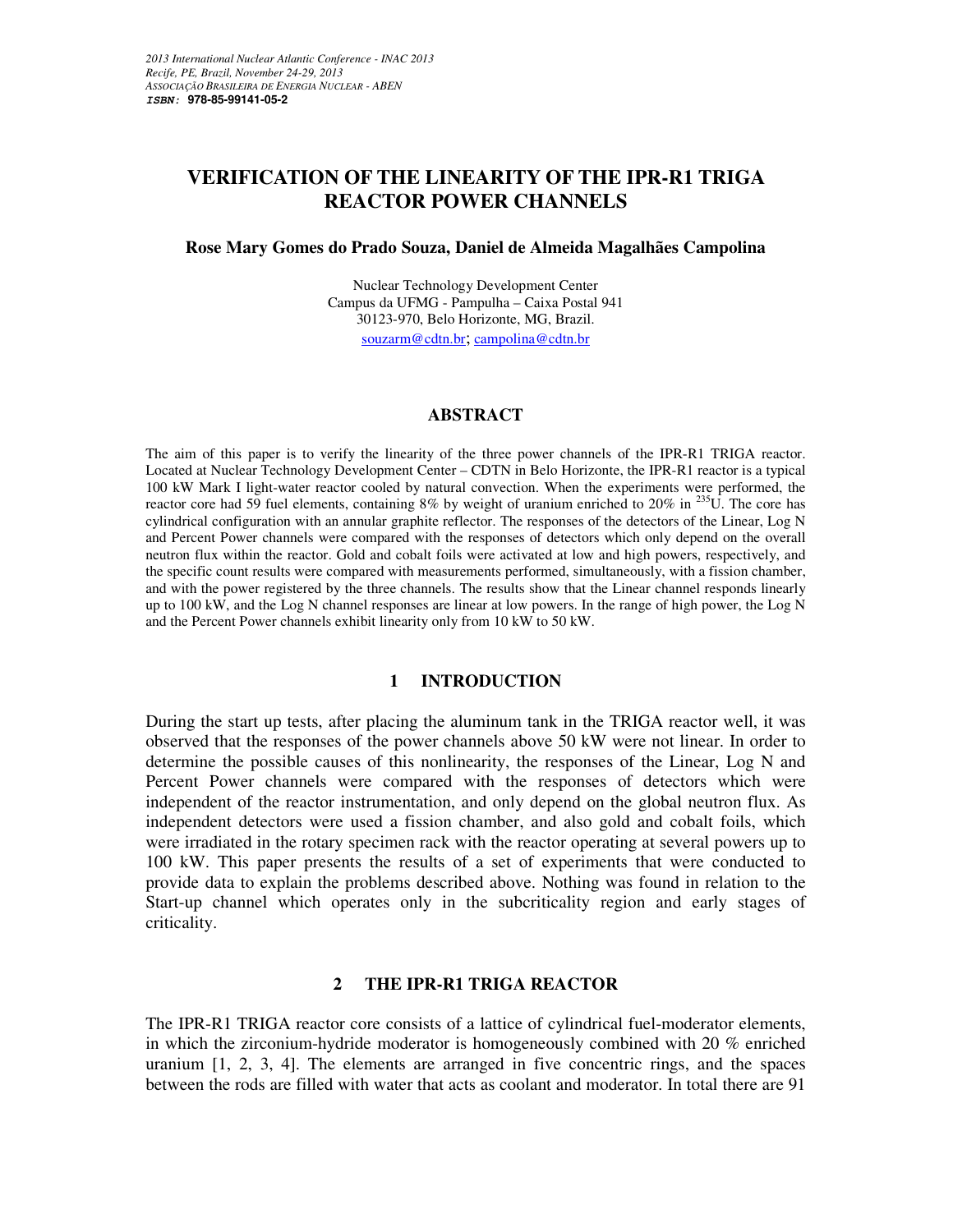locations in the core, which can be filled by fuel elements, graphite elements and other components. The power level is controlled with three control rods: Regulating, Shim, and Safety. Four channels monitor the power of the reactor and their rate of change. One fission chamber feeds the Start-up channel, two compensated ionization chambers feed the Linear and Log N channels, and one uncompensated ionization chamber feeds the Percent Power channel.

### **3 EXPERIMENTAL PROCEDURE**

Due to the high absorption cross section, gold foils were irradiated, at low power, in the rotary specimen rack of the TRIGA reactor. They were irradiated, one at a time, at 0.2, 0.4, 0.6, 0.8 and 1.0 kW for 10 minutes. In the range of high power cobalt foils were used, and they were irradiated, one at a time, from 10 kW to 100 kW, raised in steps of 10 kW. Simultaneously with the cobalt irradiations, it was taken counts with a fission chamber, which was placed in a dry tube inside the reactor, 3 meters below the top of the tank.

The Linear channel was taken as reference for setting the desired power, since it provides more accurate readings.

### **4 DATA PROCESSING**

The  $^{198}$ Au and  $^{60}$ Co gamma-ray peaks were counted using a NaI (Tl) detector. The count rates were corrected by the dead time of the detector and the background. The specific count (SC) is given by [5]:

$$
SC = \frac{N}{G(t) m}
$$

where N is the corrected count rate,  $G(t)$  is the self-shielding factor, and m is the foil mass.

The standard deviation of the specific count is:

$$
\sigma_{SC} = SC \sqrt{\left(\frac{\sigma_N}{N}\right)^2 + \left(\frac{\sigma_m}{m}\right)^2}
$$

the mass foil standard deviation was estimated to be 0.05 mg.

#### **5 RESULTS**

This section presents the results obtained. Due to small standard deviations of the results, the points plotted on the graphs cover them. The lines drawn in the figures were obtained from least squares fit of the experimental data points.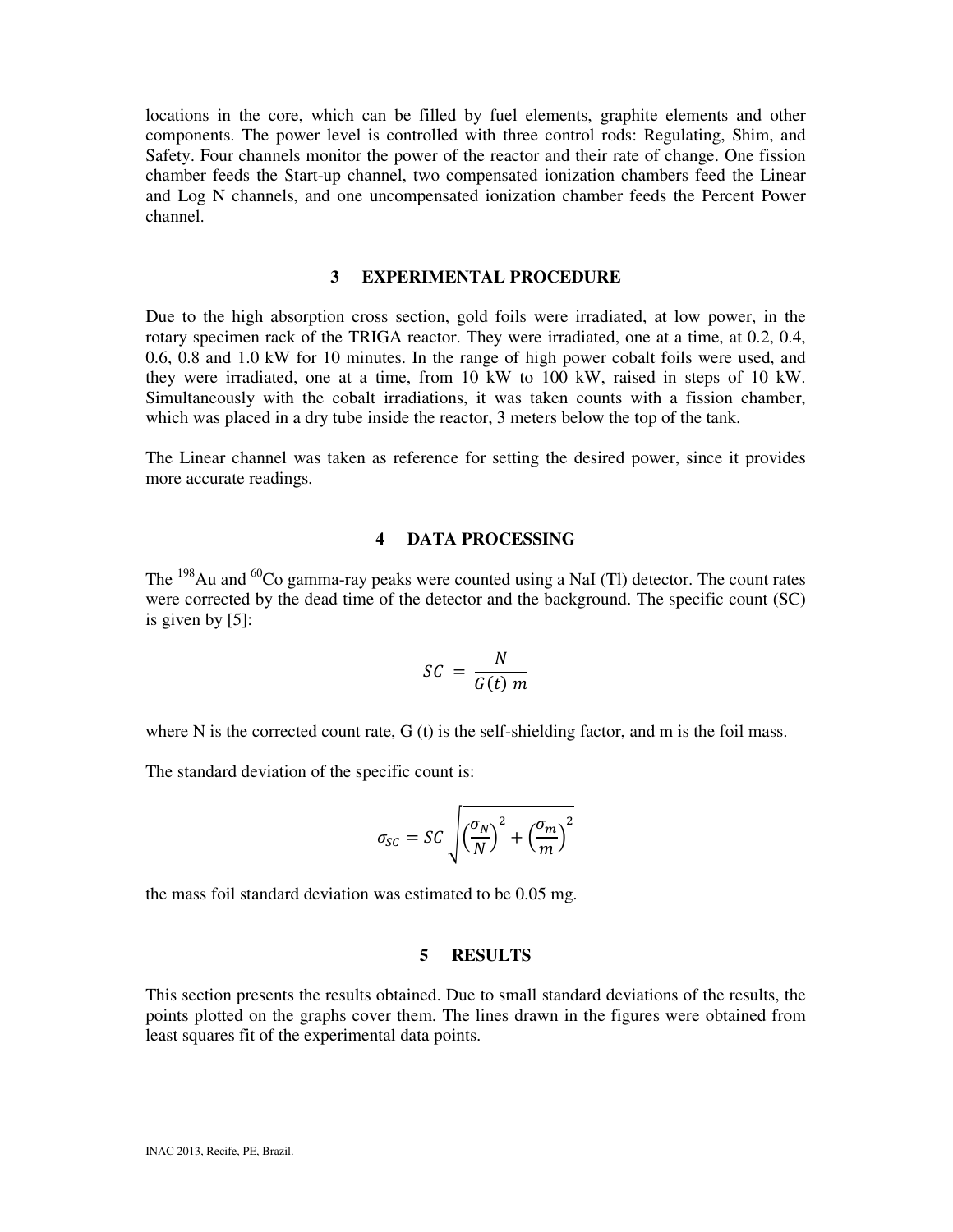### **5.1 Measurements at Low Powers**

Figure 1 shows the values of the gold specific counts versus low powers recorded by the Linear and Log N channels. The behaviors of these two channels responses are linear.



**Figure 1: Gold specific count versus power.** 

# **5.2 Measurements at High Powers**

In Figure 2 the cobalt specific counts are plotted as function of powers recorded by the Linear, Log N, and Percent Power channels. The observation of this figure shows that:

• Linear channel: the experimental points are well aligned from 10 to 100 kW;

 • Log N channel: the power values recorded in this channel are smaller than the corresponding power in the Linear channel. The difference getting higher as the power increases. Up to 38 kW (equivalent to 50 kW in Linear channel) the experimental points are aligned. From 40 to 70 kW (60 to 100 kW in Linear channel) they are not aligned. From 50 kW to 60 kW (in the Linear channel) the Shim control rod was withdrawn and the Regulating rod was quite inserted. This caused a disturbance in the neutron flux recorded by the Log N channel detector, and the power recorded varied only from 40 to 45 kW.

 • Percent Power channel: the values of the power readings are higher than their counterparts in the Linear channel. From 10 to 57 kW (10 to 50 kW in Linear channel) the points are well aligned. Above 66 kW (60 kW in Linear channel) the points deviate progressively from linearity.

Figure 3 shows the fission chamber count rates as function of the power values recorded by the three channels. The Linear channel response shows that the points are aligned up to 100 kW. The fission chamber responses as function of the power recorded by the Log N and Percent Power channels have the same behavior as the curves shown in Figure 2, only the first five points are aligned.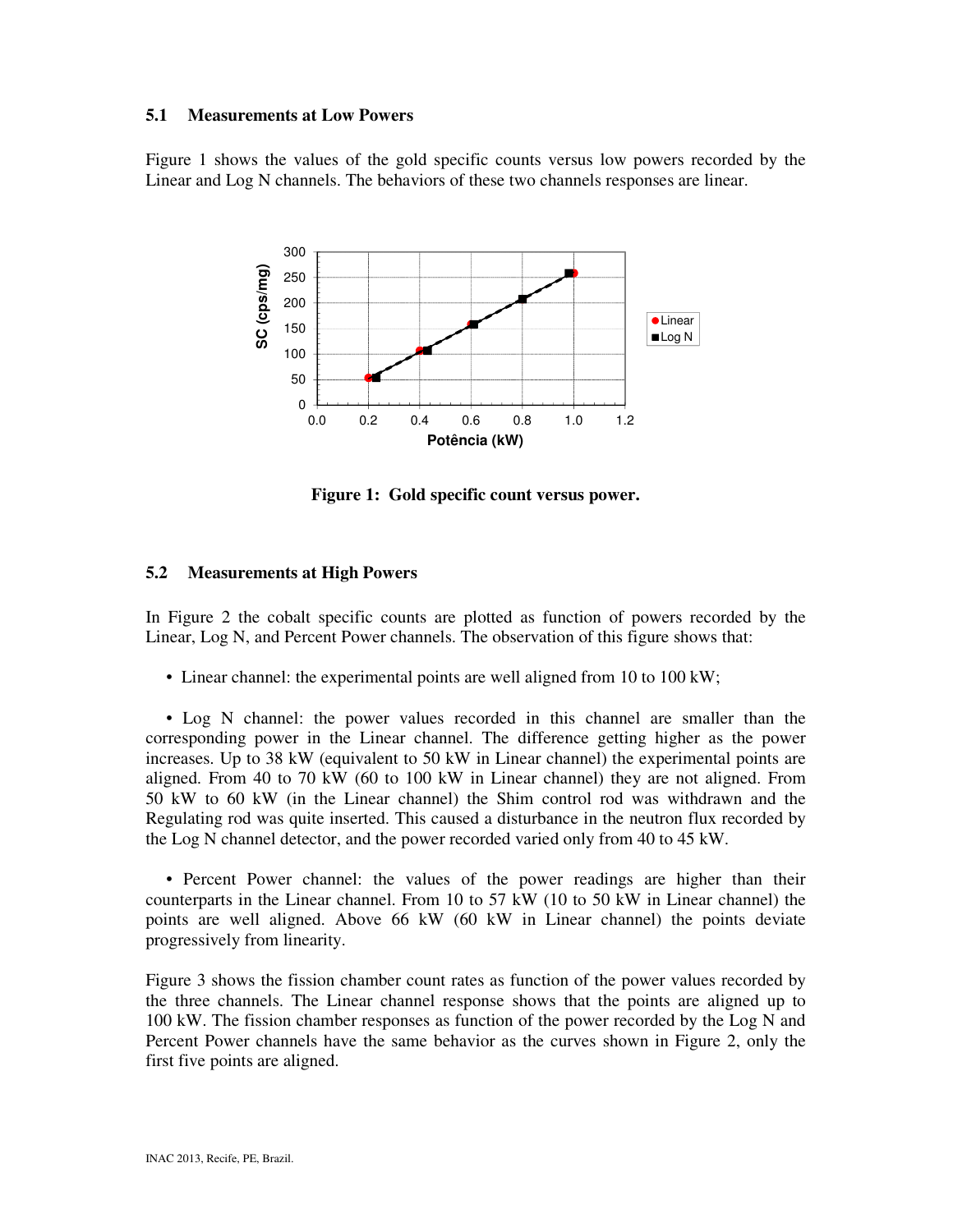

**Figure 2: Cobalt specific count versus power recorded by the three channels.** 



**Figure 3: Fission chamber count rates versus power recorded by the three channels.**

Figure 4 shows the fission chamber count rates versus the specific counts of the cobalt foils obtained in the irradiations from 10 to 100 kW. The points are aligned up to 100 kW.



**Figure 4: Fission chamber count rates versus cobalt specific counts.**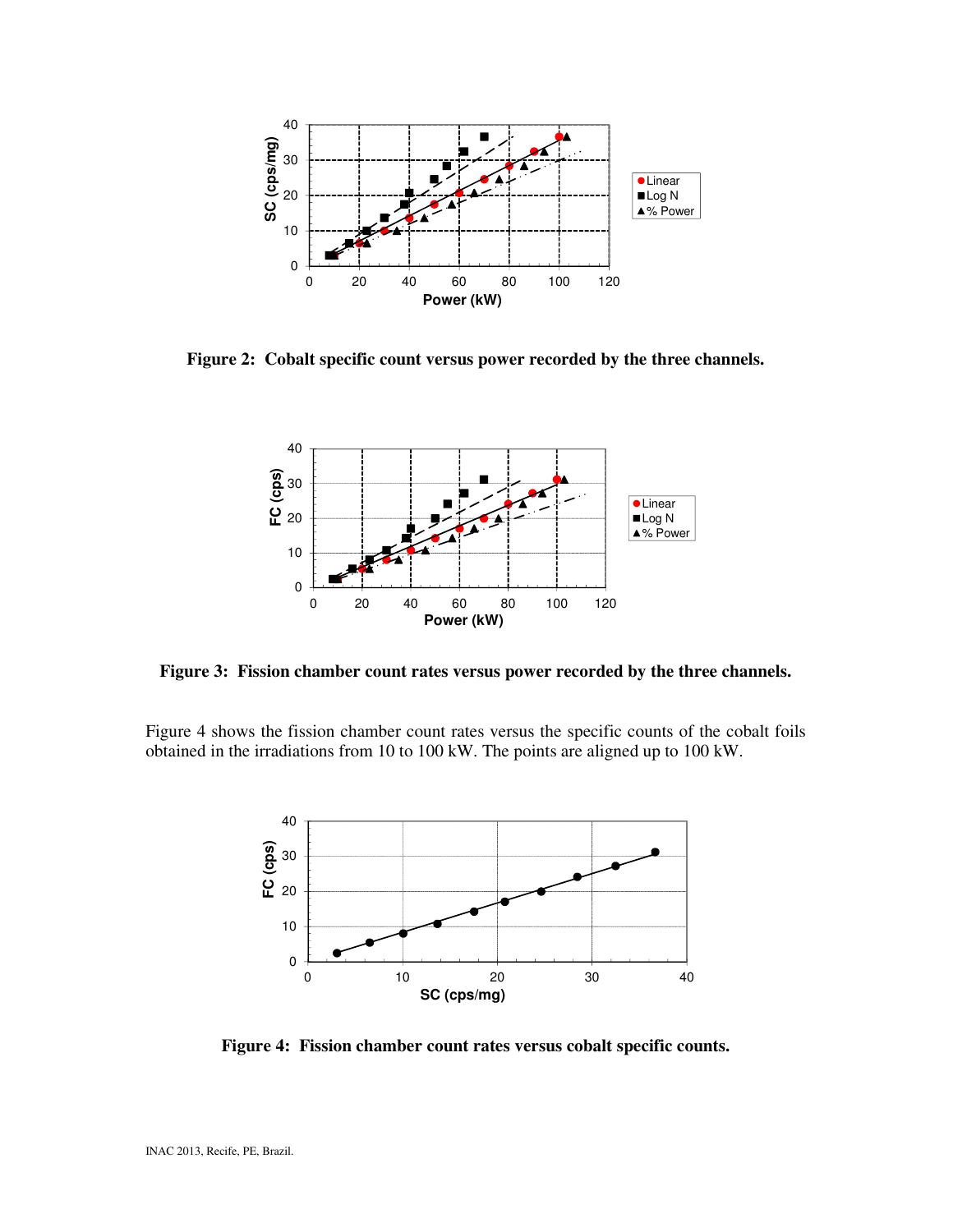In order to verify the behavior of the fission chamber and the three power channel responses associated with the control rod positions, measurements were performed with the fission chamber placed at three axial positions, and with the Regulating control rod in two extreme positions: fully inserted (IN) and withdrawn (OUT) from the reactor core.

Figures 5 and 6 show the results obtained with the fission chamber at  $Z = 2.0$  m and 2.5 m axial positions, respectively versus the powers recorded by the Linear channel, with the Regulating rod inserted and withdrawn.



**Figure 5: Influence of the control rod position in the fission chamber (at Z= 2.0 m) and Linear channel responses.**



**Figure 6: Influence of the control rod position in the fission chamber (at Z= 2.5 m) and Linear channel responses.**

Figures 7, 8 and 9 show the results of the fission chamber at  $Z = 3.0$  m as function of powers recorded by the three channels, with the Regulating rod inserted and withdrawn.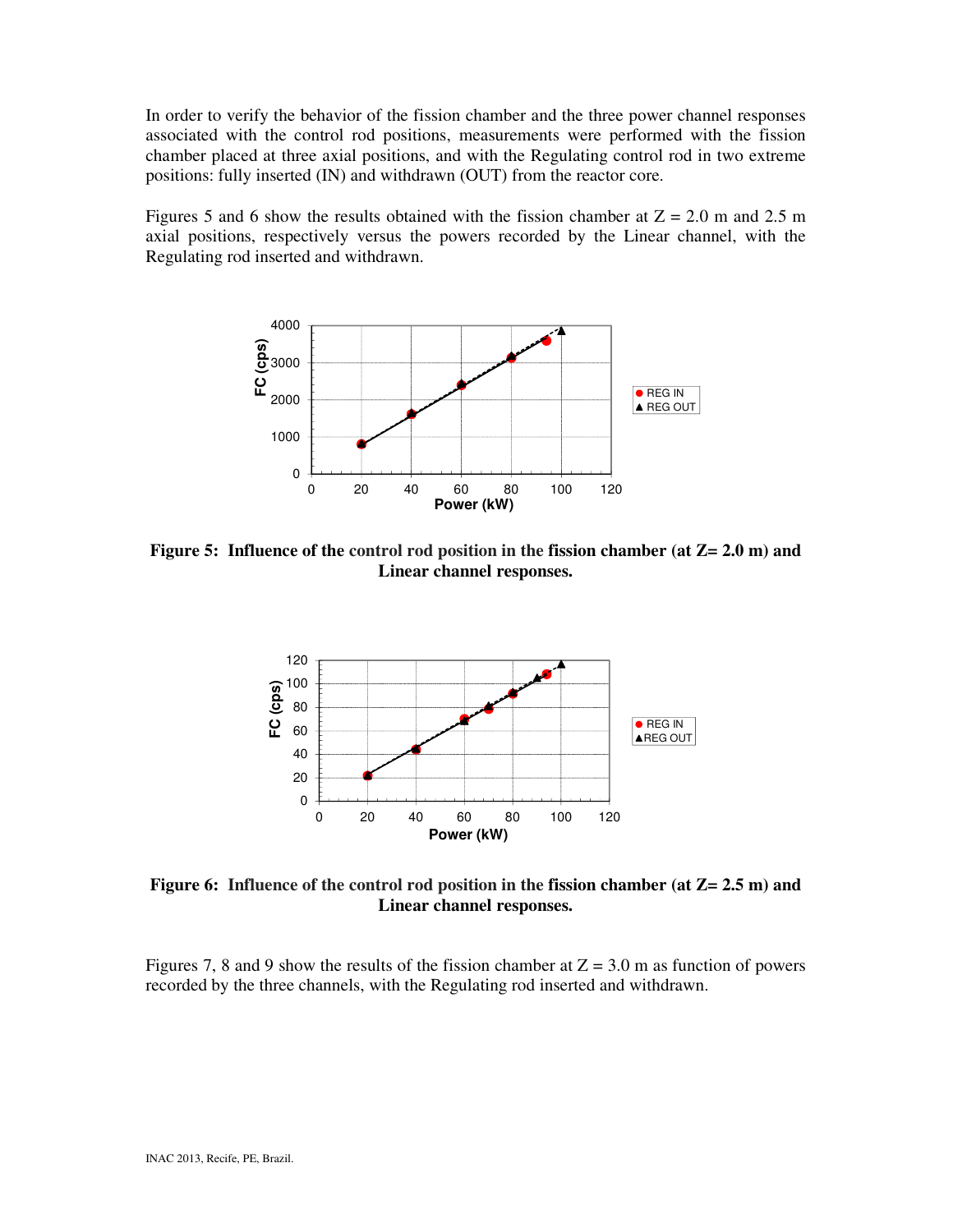

**Figure 7: Influence of the control rod position in the fission chamber (at Z= 3.0 m) and Linear channel responses.** 



**Figure 8: Influence of the control rod positions in the fission chamber (at Z= 3.0 m) and Log N channel responses.** 



**Figure 9: Influence of the control rod positions in the fission chamber (at Z=3.0 m) and Percent Power channel responses.**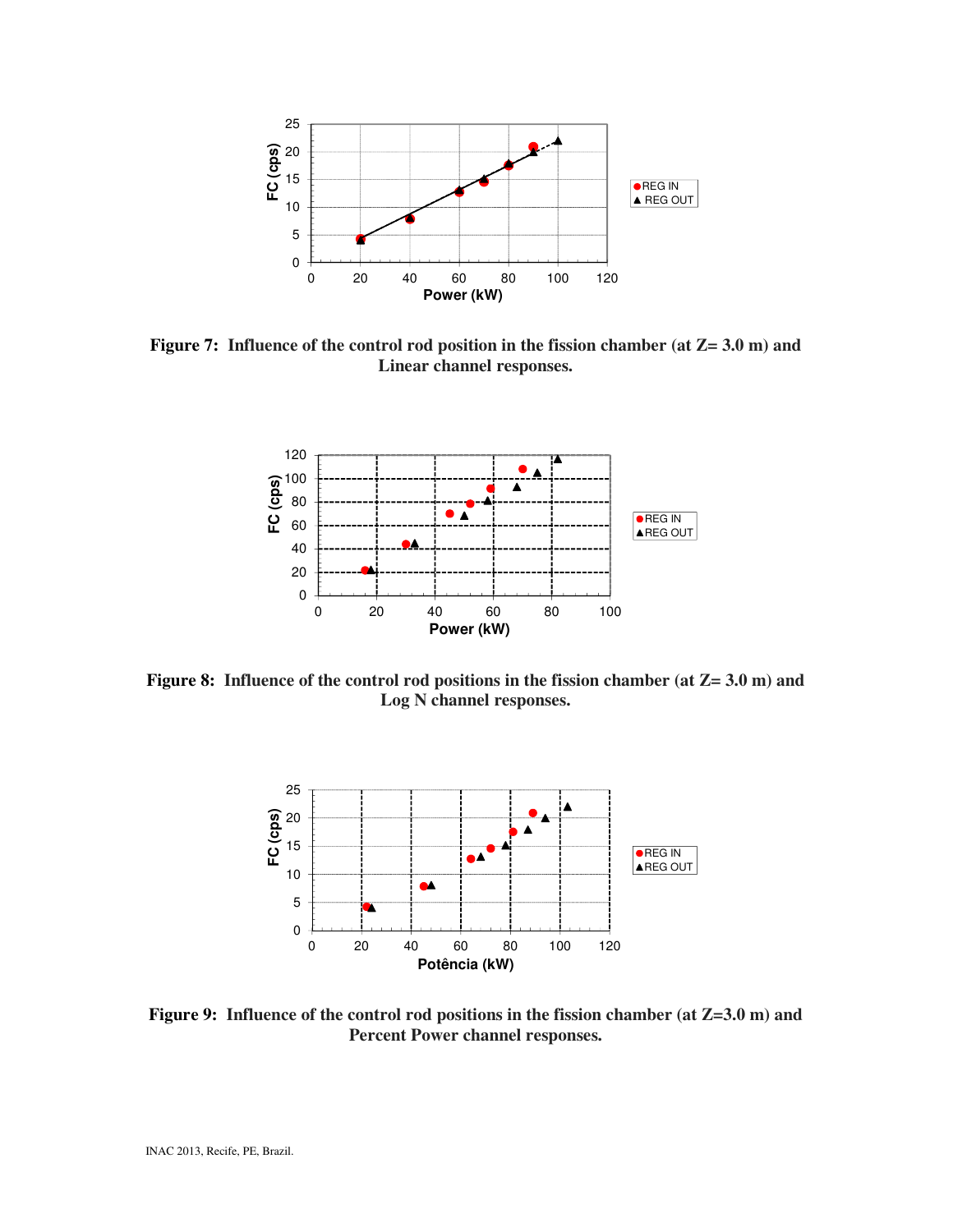As expected, we see that the responses of the fission chamber are not influenced by the control rod movements (Figures 5 to 9). The losses due to detector dead time ( $\tau = 3 \mu s$  [6]) are negligible.

The Linear channel response is not influenced by the control rod position (Figures 5, 6 and 7), while Figures 8 and 9 show that the power responses recorded by Log N and Percent Power depend on the position of the control rods.

It was calculated the average values of the fission chamber count rates from the results obtained with the Regulating rod at IN and OUT positions, for each particular power and position of the chamber. These data were then normalized for the point obtained at 20 kW and  $Z = 3.0$  m. Figure 10 shows the average values as function of cobalt specific counts. For  $Z = 2.0$  m the points are only aligned up to 60 kW. After this power, it seems to be lost in the fission chamber count. With the detector at  $Z = 2.5$  m and 3.0 m, the results obtained are aligned for all powers.



**Figure 10: Average values of the fission chamber count rates versus cobalt specific counts.** 

# **6 CONCLUSIONS**

The responses of Linear and Log N channels at low powers (from 0.2 kW to 1.0 kW) are linear, but there are small discrepancies between the readings of the two channels.

At high powers the three channels have the following behavior:

• The Linear channel responds linearly from 10 to 100 kW, and it is not influenced by the Regulating control rod position.

To verify if the power values reported by the Linear channel are actually correct, thermal power calibrations must be performed at least for two power values, for example 20 kW and 100 kW [4].

• The Log N and Percent Power channel responses are linear only from 10 to 50 kW (values in Linear channel). If the power values recorded by the Log N and Percent Power